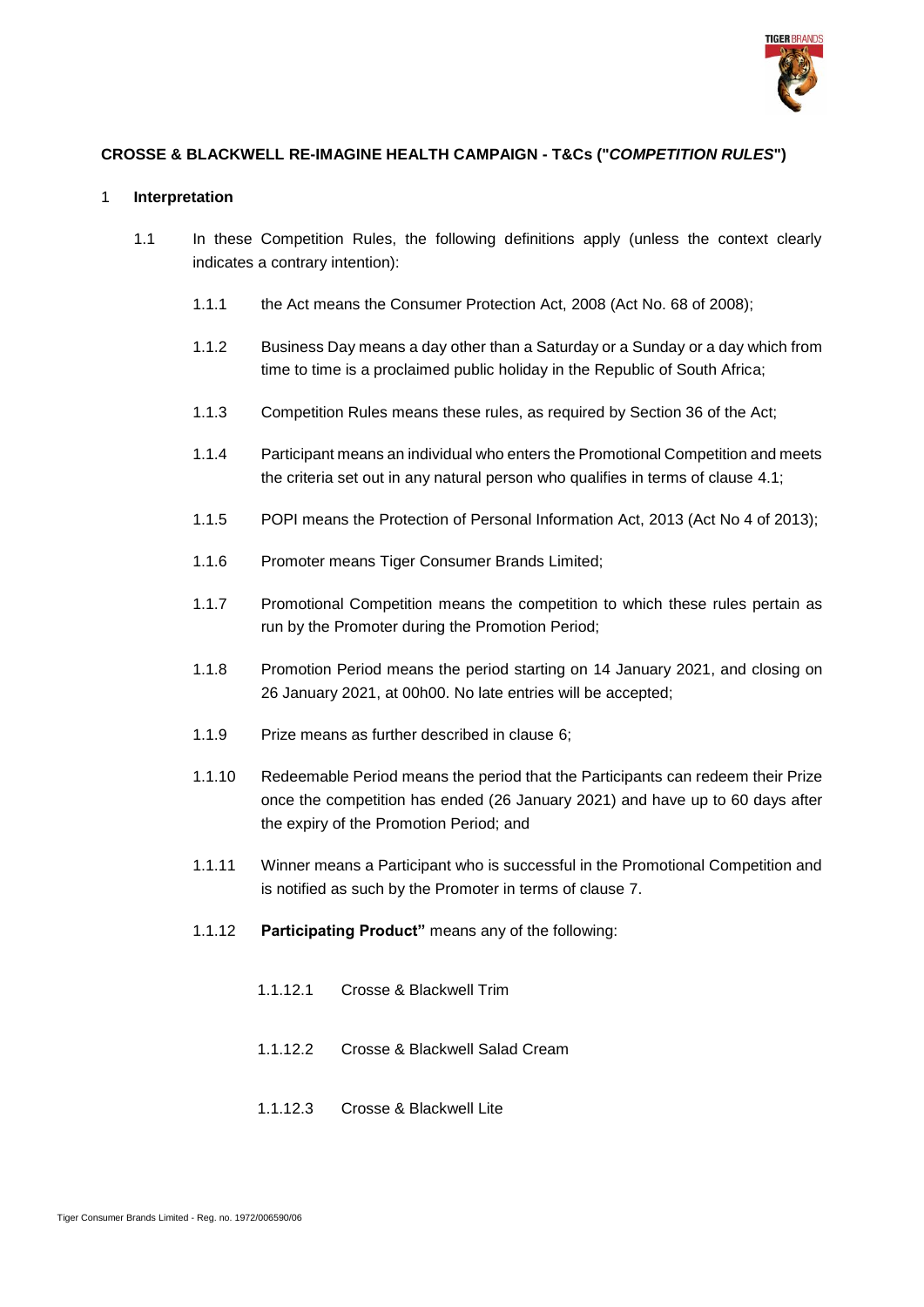

### 2 **Introduction**

The Promoter is offering a Promotional Competition in terms of which the Participants can enter the Promotional Competition in order to win the Prize, in terms of the Competition Rules set out herein.

### 3 **The Consumer Protection Act**

- 3.1 The Competition Rules contain certain terms and conditions which may:-
	- 3.1.1 limit the risk or liability of the Promoter, or any relevant third party; and/or
	- 3.1.2 create risk or liability for the Participant; and/or
	- 3.1.3 compel the Participant to indemnify the Promoter or a relevant third party; and/or
	- 3.1.4 serve as an acknowledgement, by the Participant, of certain facts.

# <span id="page-1-0"></span>4 **The Participant**

- 4.1 The Participant must be;
	- 4.1.1 a natural person and may not be a juristic person;
	- 4.1.2 18 years or older; and
	- 4.1.3 a permanent resident or citizens of the Republic of South Africa.
- 4.2 The Participant, by entering into the Promotional Competition, expressly acknowledges that he/she has been given an appropriate opportunity to first read the Competition Rules before entering the Promotional Competition and that he/she understands and thereby agrees to the Competition Rules.
- 4.3 It is a material term of the Promotional Competition that all Participants' to this Promotional Competition participate entirely at their own risk.
- 4.4 No director, employee, agent or consultant of the Promotor(s), or their spouses, life partners, business partners or immediate family members, or the supplier of goods and services in connection with this competition may participate in this competition.

### 5 **How to enter**

5.1 To enter the Competition eligible entrants will be required to (create one of the three recipes created by our three influencer (using either Trim, Salad Cream or Lite), take a picture of the dish and share it on the Crosse & Blackwell Facebook competition post.

### RECIPES:

- Delicious vegan delights with Trim by Nondumiso Phenyane:<https://bit.ly/3bmukBg>
- Meals for the mini mes with Salad Cream by Dimpho Maponyane:<https://bit.ly/3nsd5kv>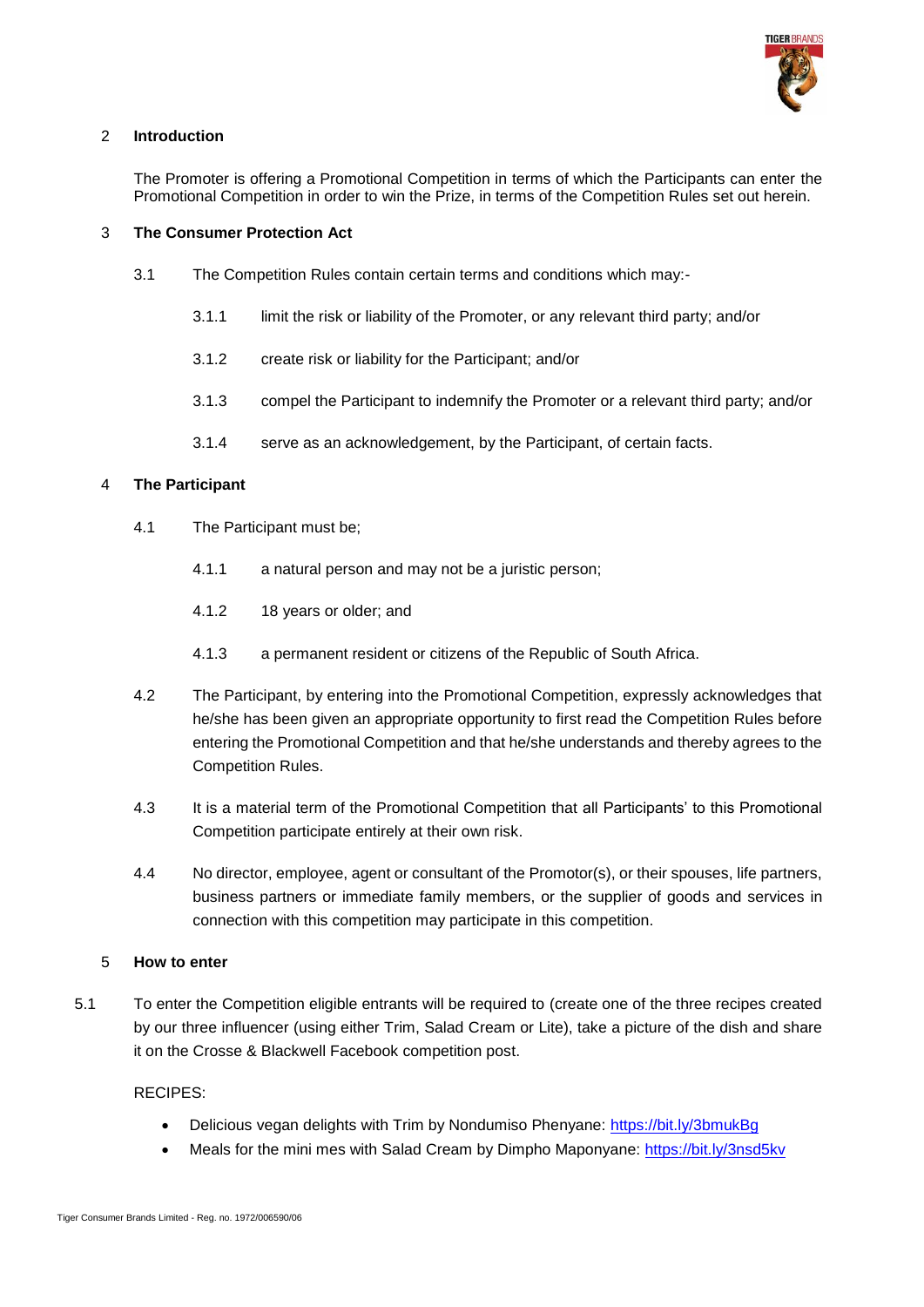

• Lite and lovely meals with Lite by Candice Bodington:<https://bit.ly/3oqVzhT>

The Promoter is not liable for the failure of any technical element relating to this promotional competition that may result in an entry not being successfully submitted.

5.2 Entries which are unclear, illegible or contain errors will be declared invalid.

# <span id="page-2-0"></span>6 **The Prize**

- 6.1 Stand a chance to win one of three (x3) R1000 grocery shopping vouchers. The Winners will be selected by an Audited random draw and will be notified via the Crosse & Blackwell Facebook inbox within four weeks of the selection having taken place. In the event that any of the Winners cannot be successfully contacted following all reasonable attempts to do so the Promoter reserves the right to draw another Winner in substitution. The names of the Winners will be available on the consumer care line. Any queries in this regard may be directed to the Tiger Brands consumer care line 0860101107.
- 6.2 Any prize not taken up for any reason within month from awarding the winner of notification will be forfeited.

### <span id="page-2-1"></span>7 **The Winner**

- 7.1 There will be 3 winners selected.
- 7.2 By participating in the Promotional Competition, the Winner hereby accepts that the Winner will be asked to take part in further publicity relating to the Promotional Competition, with the Winner's permission, the Promoter may incorporate the Winner in publicity campaigns or allow their names and likenesses to be used for promotional purposes aligned with the Promoter's business, including but not limited to posting photos to the Promoter's website, Facebook and other social media pages.
- 7.3 The Winners may be required to sign a waiver of liability and indemnity before claiming their prizes.
- 7.4 All Winners will be required to provide their names, ID numbers and contact details and to sign an acknowledgement of receipt of the Prize.
- 7.5 The Participants consent, by taking part in the competition to the Promoter using the personal information collected through the competition to adjudicate the competition and for future marketing purposes by the Promoter themselves.
- 7.6 Where Participants/ Winners consent to take part in the Promoter's publicity campaigns, they will not be entitled to any remuneration for such participation and all materials arising from such participation will be the sole property of the Promoter.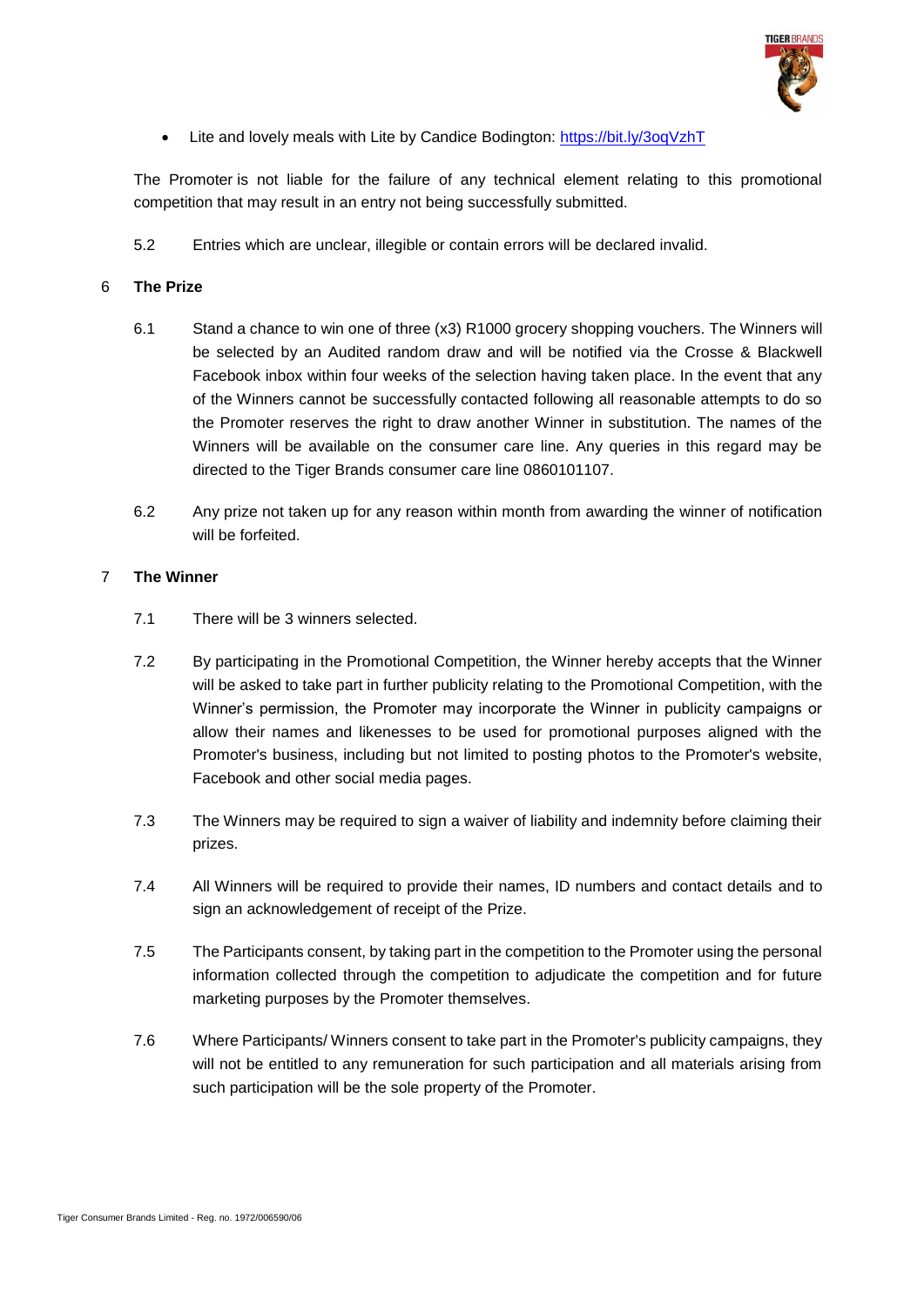

### 8 **The Rules**

- 8.1 The following rules apply to the Promotional Competition:-
	- 8.1.1 the Participants must provide correct and up-to-date personal details as required by the Promoter with each referral sent to the Promoter and allow the Promoter to process such information in terms of POPI;
	- 8.1.2 the Promoter reserves the right to amend these Competition Rules by bringing it to the Participants attention within a reasonable period of time and may terminate the Promotional Competition at any time. In such event, where the Promotional Competition is terminated or suspended, all Participants agree to waive any rights that they may have in terms of the Promotional Competition and acknowledge that they have no recourse against the Promoter, their employees, agents, partners, suppliers, or sponsors;
	- 8.1.3 in the event of a dispute, the decision of the Promoter will be final and binding and no correspondence will be entered into. In this regard and for further clarity, the Promoter shall be entitled to deal with such disputes (or any failure by Participants to follow the rules) in their sole discretion, including that the Promoter shall be entitled to immediately disqualify Participants from this Promotional Competition.
	- 8.1.4 Unlawful, fraudulent, or otherwise dishonest conduct or any conduct in breach of these Rules by a Participant and/or their parents/guardians, determined in the Promoter's sole discretion, may result in disqualification from the Promotional Competition and ineligibility to win any prize.

# 9 **Indemnification**

- 9.1 By entering into the Promotional Competition, the Participant expressly agrees to the following indemnifications:
	- 9.1.1 the Participant indemnifies and holds harmless the Promoter and its promotional partners, their employees and their agents ("the Indemnified Parties") of any and all liability pertaining to any damage, cost, injuries and losses of whatsoever nature and howsoever arising as a result of their participation in the Promotional Competition and related events and activities, including, without limitation, personal injuries, death, and property damage, and claims based on publicity rights, defamation or invasion of privacy; and
	- 9.1.2 the Participant accepts that the Indemnified Parties will not be responsible for any costs, damage or otherwise, howsoever incurred by the Winner subsequent to claiming the Prize.